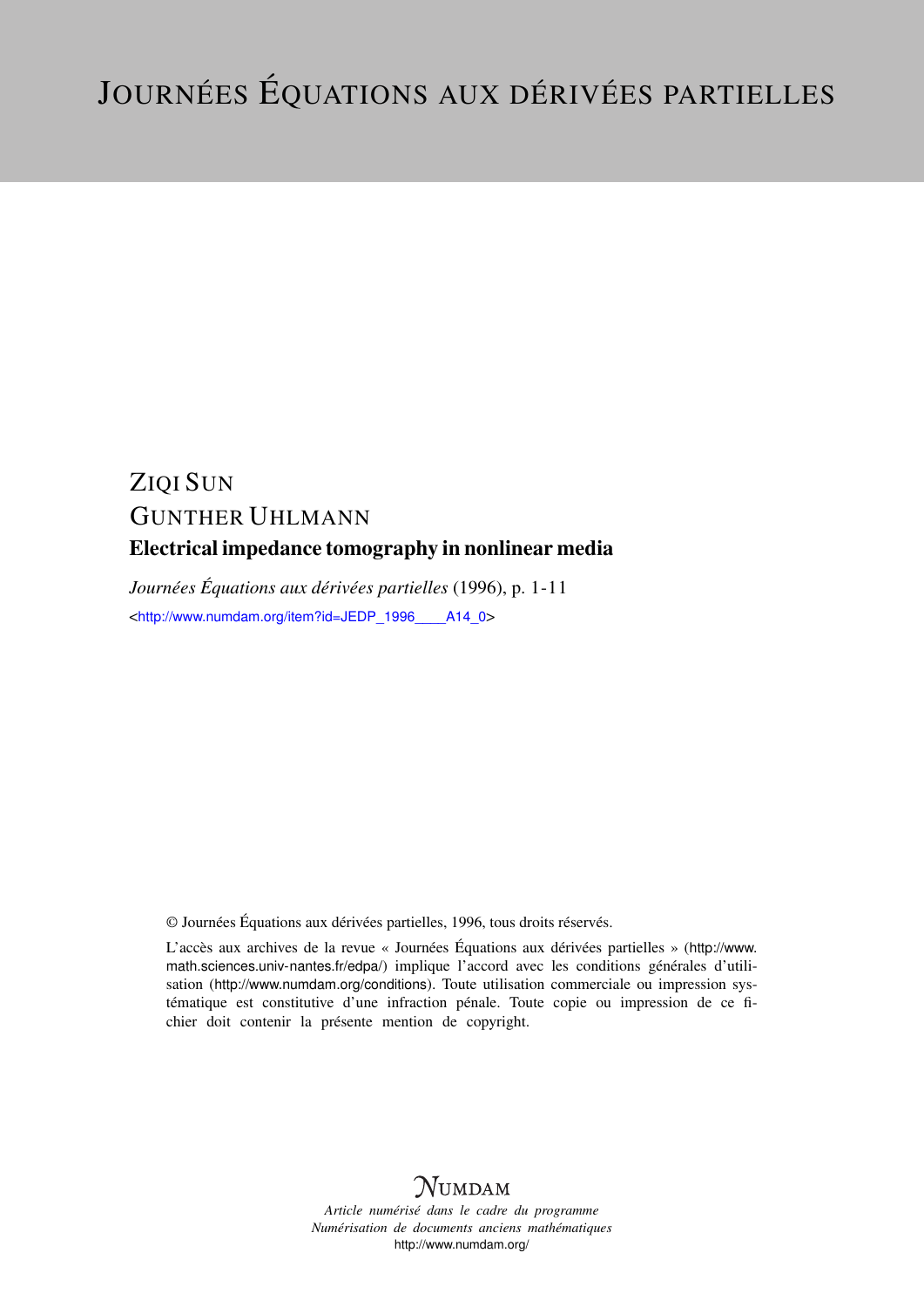#### **Electrical Impedance Tomography in Non-Linear Media**

Ziqi Sun\* Gunther Uhlmann\*\* Department of Mathematics and Statistics Department of Mathematics Wichita State University University of Washington Wichita, KS 67260, USA Seattle, WA 98195, USA

## **1. Introduction**

This is a report on the paper [Su- U I] concerning an inverse boundary value problem for anisotropic quasilinear materials. We describe in this section the problem and the main results of [Su- U I], In the remaining sections we outline the proof of the main results

Let  $\Omega \subset \mathbb{R}^n$ ,  $n \geq 2$ , be a bounded domain with  $C^{2,\alpha}$  boundary,  $0 < \alpha < 1$ . Let  $\gamma(x,t) = (\gamma_{ij}(x,t))_{n \times n} \in C^{1,\alpha}(\overline{\Omega} \times \mathbb{R})$  be a symmetric, positive definite matrix function satisfying

(1.1) 
$$
\gamma(x,t) \geq \epsilon_T I, \quad (x,t) \in \overline{\Omega} \times [-T,T], T > 0,
$$

where  $\epsilon_T > 0$  and *I* denotes the identity matrix.

It is well known (see e.g. [G-T]) that, given  $f \in C^{2,\alpha}(\overline{\Omega})$ , there exists a unique solution of the boundary value problem

(1.2) 
$$
\begin{cases} \nabla \cdot \gamma(x, u) \nabla u = 0 & \text{in } \Omega \\ u \Big|_{\partial \Omega} = f. \end{cases}
$$

We define the Dirichlet to Neumann map (DN)  $\Lambda_{\gamma}: C^{2,\alpha}(\partial\Omega) \to C^{1,\alpha}(\partial\Omega)$  as the map given by

(1.3) 
$$
\Lambda_{\gamma}: f \to \nu \cdot \gamma(x, f) \nabla u \Big|_{\partial \Omega},
$$

where *u* is the solution of (1.2) and  $\nu$  denotes the unit outer normal of  $\partial\Omega$ .

*<sup>\*</sup>* Partly supported by NSF Grant DMS-9501401

<sup>\*\*</sup> Partly supported by NSF Grant DMS-9322619 and ONR Grant N00014-93-1-0295.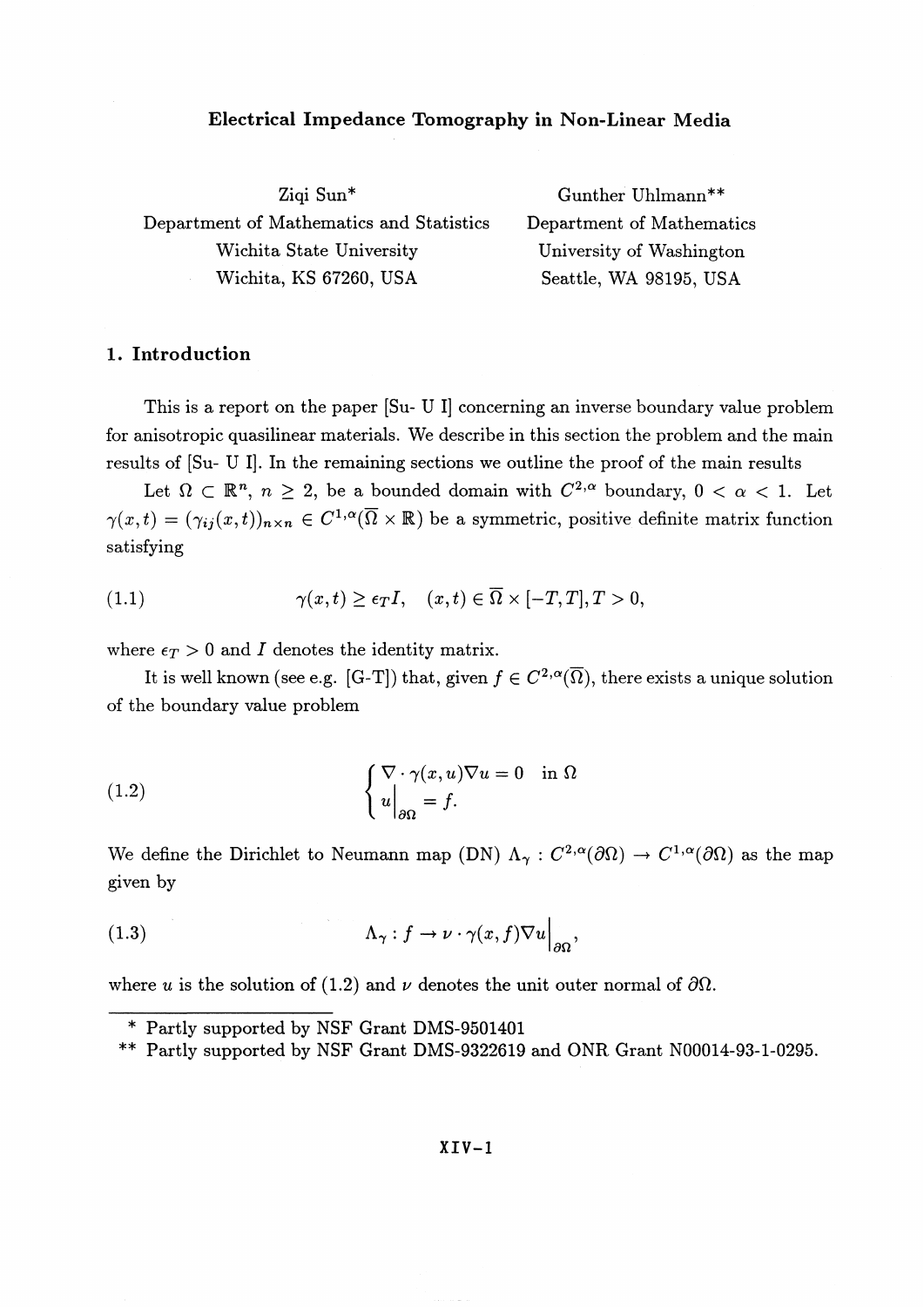Physically,  $\gamma(x, u)$  represents the (anisotropic) conductivity of  $\Omega$  and  $\Lambda_{\gamma}(f)$  the current flux at the boundary induced by the voltage  $f$ .

We study the inverse boundary value problem associated to  $(1.2)$ : how much information about the coefficient matrix  $\gamma$  can be obtained from knowledge of the DN map  $\Lambda_{\gamma}$ ?

In the isotropic case, that is,  $\gamma(x,t) = \alpha(x,t)I$  where *I* denotes the identity matrix and  $\gamma$  is a positive function having a uniform positive lower bound on  $\overline{\Omega} \times [-T, T]$  for each  $T > 0$ , the above question is well-understood: the Dirichlet to Neumann map  $\Lambda_{\gamma}$  for  $\gamma = \alpha I$  determines uniquely the scalar coefficient  $\alpha(x,t)$  on  $\overline{\Omega} \times \mathbb{R}$ . This uniqueness result was proven in [S-U, I]  $(n \ge 3)$ , in [N]  $(n = 2)$  for the linear case (i.e.  $\gamma(x, t) = \gamma(x)$ ) and in [Su] for the quasilinear case. We refer the readers to the survey paper [U] for other related results.

The uniqueness, however, is false in the case where  $\gamma$  is a general matrix function: if  $\Phi$ :  $\overline{\Omega} \to \overline{\Omega}$  is a smooth diffeomorphism which is the identity map on  $\partial\Omega$ , and if we define

(1.4) 
$$
(\Phi_*\gamma)(x,t) = \frac{(D\Phi(x))^T \gamma(x,t)(D\Phi(x))}{|D\Phi|} \circ \Phi^{-1}(x)
$$

then it follows that (see Proposition  $(2.1)$ )

$$
\Lambda_{\Phi_*\gamma} = \Lambda_\gamma
$$

where  $D\Phi$  denotes the Jacobian matrix of  $\Phi$  and  $|D\Phi| = \det(D\Phi)$ .

The main results of [Su -U I] concern with the converse statement. We have

**Theorem 1.1.** Let  $\Omega \subset \mathbb{R}^2$  be a bounded domain with  $C^{3,\alpha}$  boundary,  $0 < \alpha < 1$ . Let  $\gamma_1$  and  $\gamma_2$  be quasilinear coefficient matrices in  $C^{2,\alpha}(\overline{\Omega}\times\mathbb{R})$  such that  $\Lambda_{\gamma_1} = \Lambda_{\gamma_2}$ . Then there exists a  $C^{3,\alpha}$  diffeomorphism  $\Phi : \overline{\Omega} \to \overline{\Omega}$  with  $\Phi\Big|_{\partial\Omega} =$  identity, such that  $\gamma_2 = \Phi_*\gamma_1$ .

**Theorem 1.2.** Let  $\Omega \subset \mathbb{R}^n$ ,  $n \geq 3$ , be a bounded simply connected domain with real*analytic boundary. Let*  $\gamma_1$  *and*  $\gamma_2$  *be real-analytic quasilinear coefficient matrices such that*  $\Lambda_{\gamma_1} = \Lambda_{\gamma_2}$ . Assume that either  $\gamma_1$  or  $\gamma_2$  extends to a real-analytic quasilinear coefficient matrix on  $\mathbb{R}^n$ . Then there exists a real-analytic diffeomorphism  $\Phi : \overline{\Omega} \to \overline{\Omega}$  with  $\Phi \Big|_{\partial \Omega}$ *identity, such that*  $\gamma_2 = \Phi_* \gamma_1$ .

Theorems 1.1 and 1.2 generalize all known results for the linear case ([S-U III]). In this case and  $n = 2$ , with a slightly different regularity assumption. Theorem 1.1 follows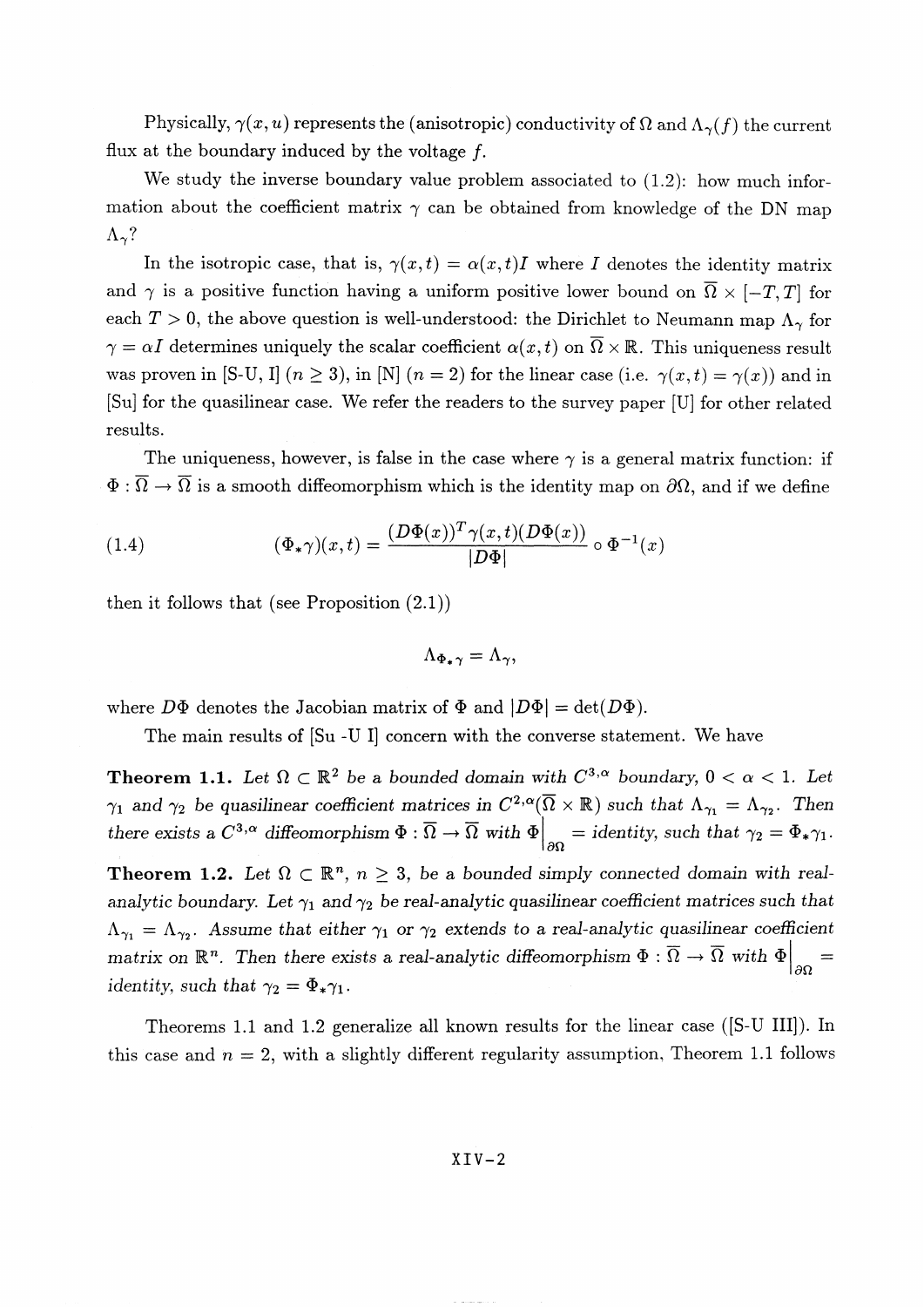using a reduction theorem of Sylvester [S] and the uniqueness theorem of Nachman [N] for the isotropic case.

In the linear case and  $n \geq 3$ , Theorem 1.2 is a consequence of the work of Lee and Uhlmann [L-U], in which they discussed the same problem on real-analytic Riemannian manifolds. The assumption that one of the coefficient matrices can be extended to  $\mathbb{R}^n$ can be replaced by a convexity assumption on the Riemannian metrics associated to the coefficient matrices. Thus Theorem 1.2 can also be stated under this assumption, which we omit here.

### **2. Invariance under the group of diffeomorphisms**

Let  $\Omega \subset \mathbb{R}^n$  be a bounded domain with  $\partial\Omega$  in the  $C^{m,\alpha}$  class, where  $m \in \mathbb{Z}^+, \alpha \in [0,1)$ . We denote by  $\mathbb{G}_{m,\alpha}$  the group of diffeomorphisms given by

$$
\mathbb{G}_{m,,\alpha} = \{ \text{all } C^{m,\alpha} \text{ diffeomorphism } \Phi : \overline{\Omega} \to \overline{\Omega} \text{ with } \Phi \Big|_{\partial \Omega} = \text{ identity} \}.
$$

In the case that  $\partial\Omega$  is in the real-analytic class,  $C^{\omega}$ , we define

$$
\mathbb{G}_{\omega} = \{ \text{all } C^{\omega} \text{ diffeomorphisms } \Phi : \overline{\Omega} \to \overline{\Omega} \text{ with } \Phi \Big|_{\partial \Omega} = \text{ identity} \}.
$$

Let  $\Phi$  be a diffeomorphism in one of the groups given above. As indicated in the introduction, the transformation  $\Phi_* : \gamma \to \Phi_* \gamma$  preserves the Dirichlet to Neumann map in both linear and quasilinear cases. We give a proof below in the quasilinear case.

**Proposition 2.1.** Let  $\gamma(x,t)$  be a positive definite symmetric matrix in the  $C^{1,\alpha}(\overline{\Omega})$  class,  $0 < \alpha < 1$ , satisfying (1.1) and  $\Phi \in \mathbb{G}_{2,\alpha}$ . Then

(2.1) A\$^ = A^.

**Proof.** Let  $\psi \in C^{\infty}(\overline{\Omega})$  be a test function. We write the equation (1.2) in the weak form:

(2.2) 
$$
\int_{\Omega} \nabla \psi \cdot \gamma(x, u) \nabla u dx = \int_{\partial \Omega} g \Lambda_{\gamma}(f) dS
$$

where  $g = \psi \Big|_{\partial \Omega}$ . Let us define

(2.3) 
$$
\widetilde{u} = u \circ \Phi^{-1}, \quad \widetilde{\psi} = \psi \circ \Phi^{-1}
$$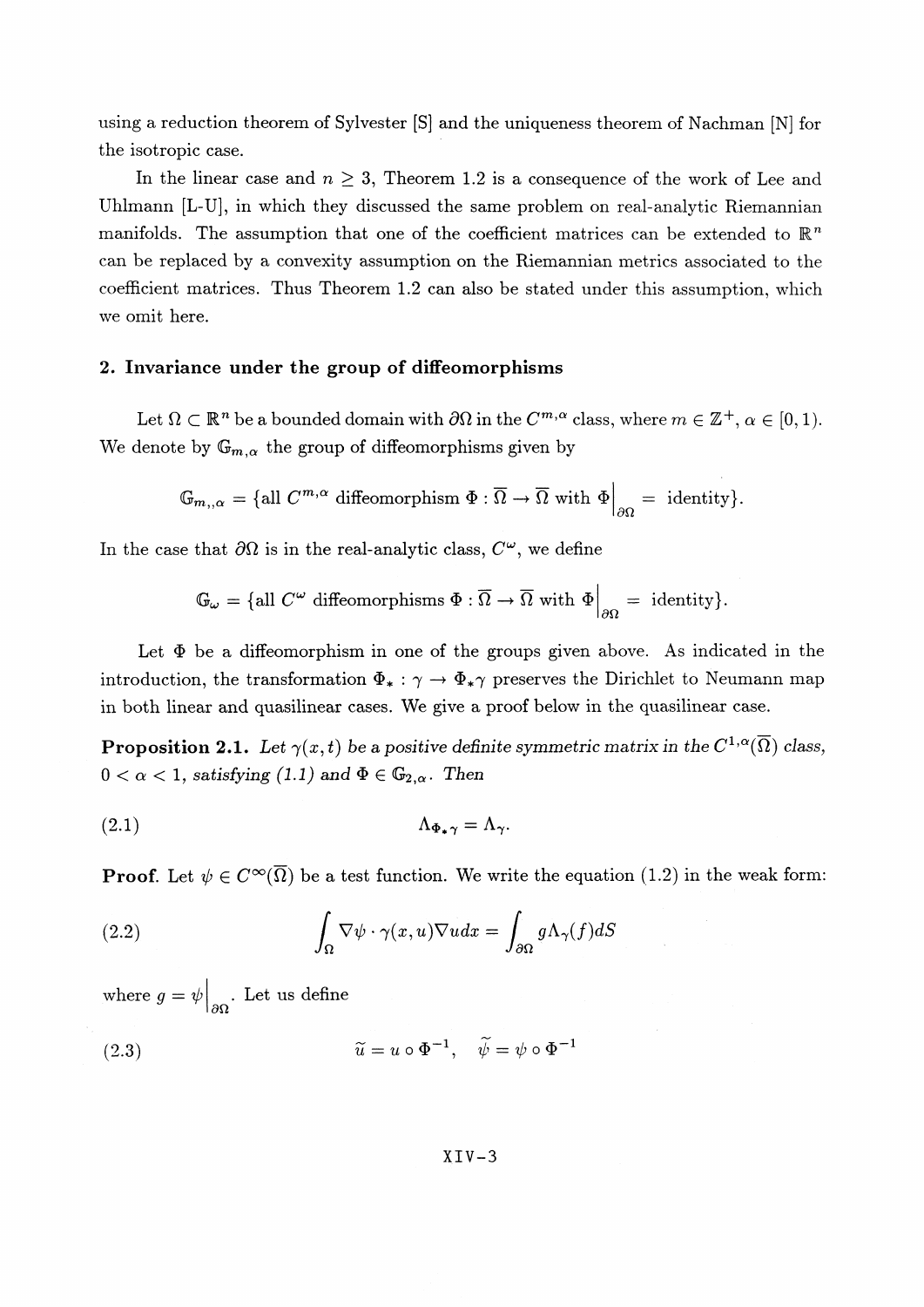and make the change of variables  $x \to \Phi(x)$  in (2.2). It is easy to verify that

(2.4) 
$$
\int_{\Omega} \nabla \widetilde{\psi} \cdot \Phi_* \gamma(x, \widetilde{u}) (\nabla \widetilde{u}) dx = \int_{\Omega} \nabla \psi \cdot \gamma(x, u) (\nabla u) dx.
$$

By choosing in (2.4)  $\psi \in C_0^\infty(\Omega)$ , we have that  $\tilde{u}$  is the unique solution to

(2.5) 
$$
\begin{cases} \nabla \cdot \Phi_* \gamma(x, \tilde{u}) \nabla \tilde{u} = 0 & \text{in } \Omega \\ \tilde{u} \Big|_{\partial \Omega} = f \end{cases}
$$

Now, we write (2.5) in the weak sense. By using that  $\Phi\Big|_{\partial\Omega} = \text{identity we have}$ 

$$
\int_{\Omega} \nabla \widetilde{\psi} \cdot \Phi_{\ast} \gamma(x, \widetilde{u}) \nabla \widetilde{u} dx = \int_{\partial \Omega} g \Lambda_{\Phi_{\ast}} \gamma(f) dS.
$$

Now comparing this formula with  $(2.2)$  and  $(2.4)$  we get

$$
\int_{\partial\Omega} g\Lambda_{\gamma}(f)dS = \int_{\partial\Omega} g\Lambda_{\Phi_{\star}\gamma}(f)dS, \quad \forall g \in C^{\infty}(\partial\Omega), f \in C^{2,\alpha}(\partial\Omega),
$$
  
from which (2.1) follows.

#### **3. First linearization and its consequences**

In this section we shall linearize the quasilinear Dirichlet to Neumann map  $\Lambda_{\gamma}$  to obtain information about the coefficient matrix  $\gamma$  by using the linear results.

Let  $\gamma(x,t)$  be a positive definite, symmetric matrix in the  $C^2$  class satisfying (1.1) and  $\partial\Omega$  in the  $C^{2,\alpha}$  class. Fix  $t \in \mathbb{R}$  and  $f \in C^{2,\alpha}(\partial\Omega)$ . Consider the function

$$
(3.1) \t\t s \to \Lambda_{\gamma}(t + sf).
$$

By the definition of  $\Lambda_{\gamma}$ , (3.1) is a function from R to  $C^{1,\alpha}(\partial\Omega)$ .

It has been shown [Su] that the function (3.1) is twice differentiable in the weak sense. It turns out the first two derivatives of (2.1) at *s* = 0 yield important information about  $\gamma$ .

In this section we consider the first derivative. In section 4 we shall make use of the second derivative of (3.1) We shall use  $\gamma^t$  to denote the function of x obtained by freezing  $t \text{ in } \gamma(x,t).$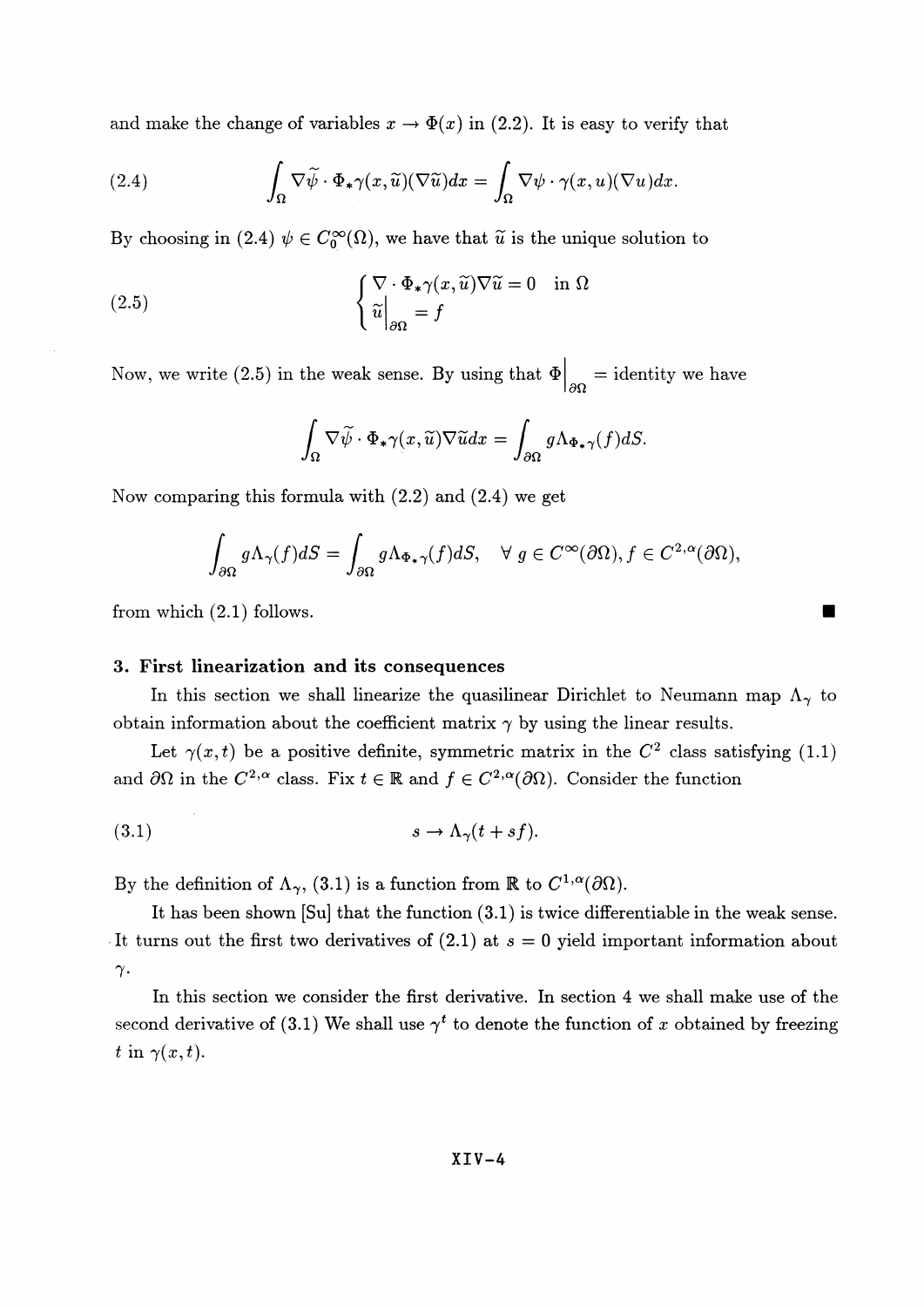**Proposition 3.1.** [Su]. Let  $\gamma(x,t)$  be a quasilinear coefficient matrix in  $C^2(\overline{\Omega}\times\mathbb{R})$ . Then **Proposition 3.1.** [Su]. Let  $\gamma(x,t)$ <br>for every  $f \in C^{2,\alpha}(\partial\Omega)$  and  $t \in \mathbb{R}$ 

$$
\lim_{s\to 0}\Big\|\frac1s\Lambda_\gamma(t+s f)-\Lambda_{\gamma^t}(f)\Big\|_{H^{\frac12}(\partial\Omega)}=0.
$$

Under the assumptions of Theorem 1,1., using Proposition 3.1. we have that

(3.2) 
$$
\Lambda_{\gamma_1^t} = \Lambda_{\gamma_2^t}, \forall \ t \in \mathbb{R}.
$$

Since Theorems 1.1 and 1.2 hold in the linear case, it follows that, there exists a diffeomorphism  $\Phi^t$ , which is in  $\mathbb{G}_{3,\alpha}$  when  $n = 2$  and is in  $\mathbb{G}_{\omega}$  when  $n \geq 3$ , and the identity at the boundary such that<br>(3.3)  $\gamma_2^t = \Phi_*^t \gamma_1^t$ . the boundary such that

$$
\gamma_2^t = \Phi_*^t \gamma_1^t.
$$

It is proven in [Su- U I] that  $\Phi^t$  is uniquely determined by  $\gamma_i^t$ , and thus by  $\gamma_i$ ,  $l=1,2$ . We then obtain a function

(3.4) 
$$
\Phi(x,t) = \Phi^t(x) : \overline{\Omega} \times \mathbb{R} \to \overline{\Omega} \times \mathbb{R},
$$

which is in  $C^{3,\alpha}(\overline{\Omega})$  for each fixed t in dimension two and real analytic in dimension  $n \geq 3$ . It is also shown in [Su -U I] that  $\Phi$  is also smooth in t. More precisely we have, in every It is also shown in  $[Su - U]$  that  $\Phi$  if<br>dimension  $n \geq 2$ , that  $\frac{\partial \Phi}{\partial t} \in C^{2,\alpha}(\overline{\Omega})$ .

In order to prove Theorems 1.1 and 1.2, we must then show that  $\Phi^t$  is independent of *t.* Without loss of generality, we shall only prove

(3.5) 
$$
\left.\frac{\partial \Phi}{\partial t}\right|_{t=0} = 0 \quad \text{in } \overline{\Omega}.
$$

It is easy to show, using the invariance (1.4) that we may assume that

(3.6) 
$$
\Phi(x,0) \equiv x, \text{that is, } \Phi^0 = \text{identity.}
$$

Let us fix a solution  $u \in C^{3,\alpha}(\overline{\Omega})$  of

(3.7) 
$$
\nabla \cdot A \nabla u = 0, \quad u|_{\partial \Omega} = f
$$

where we denote  $A = \gamma_1^0 = \gamma_2^0$ .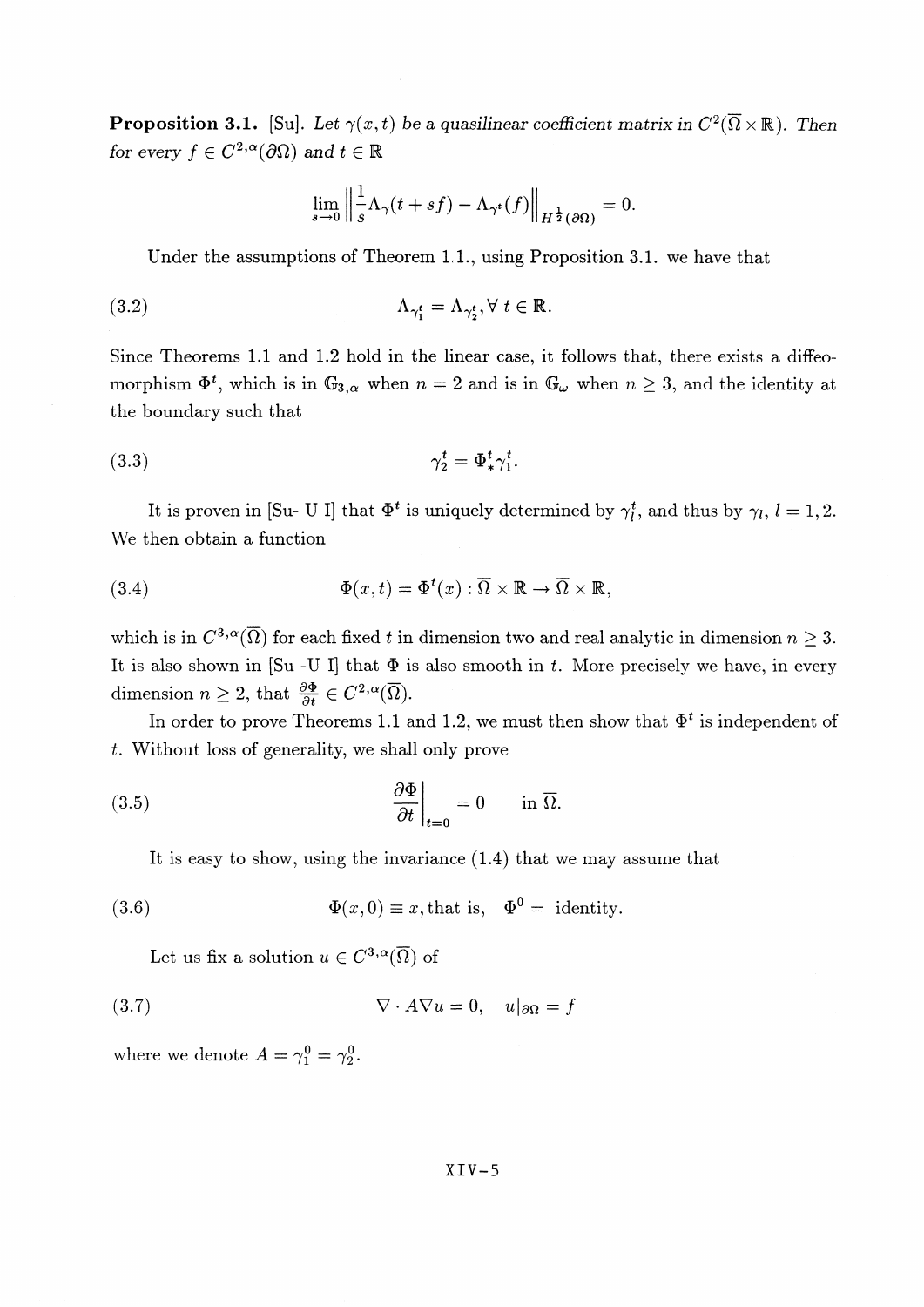For every  $t \in \mathbb{R}$  and  $l = 1, 2$ , we solve the boundary value problem (3.4) with  $\gamma^t$ replaced by  $\gamma_l^t$ . We obtain a solution  $u_{(l)}^t$ :

(3.8) 
$$
\begin{cases} \nabla \cdot \gamma_l^t \nabla u_{(l)}^t = 0 & \text{in } \Omega \\ u_{(l)}^t \big|_{\partial \Omega} = f & l = 1, 2. \end{cases}
$$

It follows from the proof of Proposition  $(2.1)$  (see also  $(2.3)$ ) that

$$
u_{(1)}^t(x) = u_{(2)}^t(\Phi^t(x)), \qquad x \in \overline{\Omega}.
$$

Differentiating this last formula in t and evaluating at  $t = 0$  we obtain

(3.9) 
$$
\left.\left(\frac{\partial u_{(1)}^t}{\partial t} - \frac{\partial u_{(2)}^t}{\partial t}\right)\right|_{t=0} - X \cdot \nabla u = 0, \qquad x \in \overline{\Omega},
$$

where

It is easy to show that  $X \cdot \nabla u = 0$  for every solution of (3.7) implies  $X = 0$ , so we are reduced to prove

(3.11) 
$$
\left.\left(\frac{\partial u_{(1)}^t}{\partial t} - \frac{\partial u_{(2)}^t}{\partial t}\right)\right|_{t=0} = 0.
$$

 $i$ From  $(3.8)$  we get

(3.12) 
$$
\nabla \cdot (\gamma_1(x,t) \nabla u_{(1)}^t) - \nabla \cdot (\gamma_2(x,t) \nabla u_{(2)}^t) = 0.
$$

Differentiating (3.12) in t at  $t = 0$  we conclude

(3.13) 
$$
\nabla \cdot \left[ \left( \frac{\partial \gamma_1}{\partial t} - \frac{\partial \gamma_2}{\partial t} \right) \Big|_{t=0} \nabla u \right] + \nabla \cdot \left[ A \nabla \left( \frac{\partial u_{(1)}^t}{\partial t} - \frac{\partial u_{(2)}^t}{\partial t} \right) \Big|_{t=0} \right] = 0.
$$

We claim that to prove  $(3.11)$  it is enough to show that

(3.14) 
$$
\nabla \cdot \left[ \left( \frac{\partial \gamma_1}{\partial t} - \frac{\partial \gamma_2}{\partial t} \right) \Big|_{t=0} \nabla u \right] = 0.
$$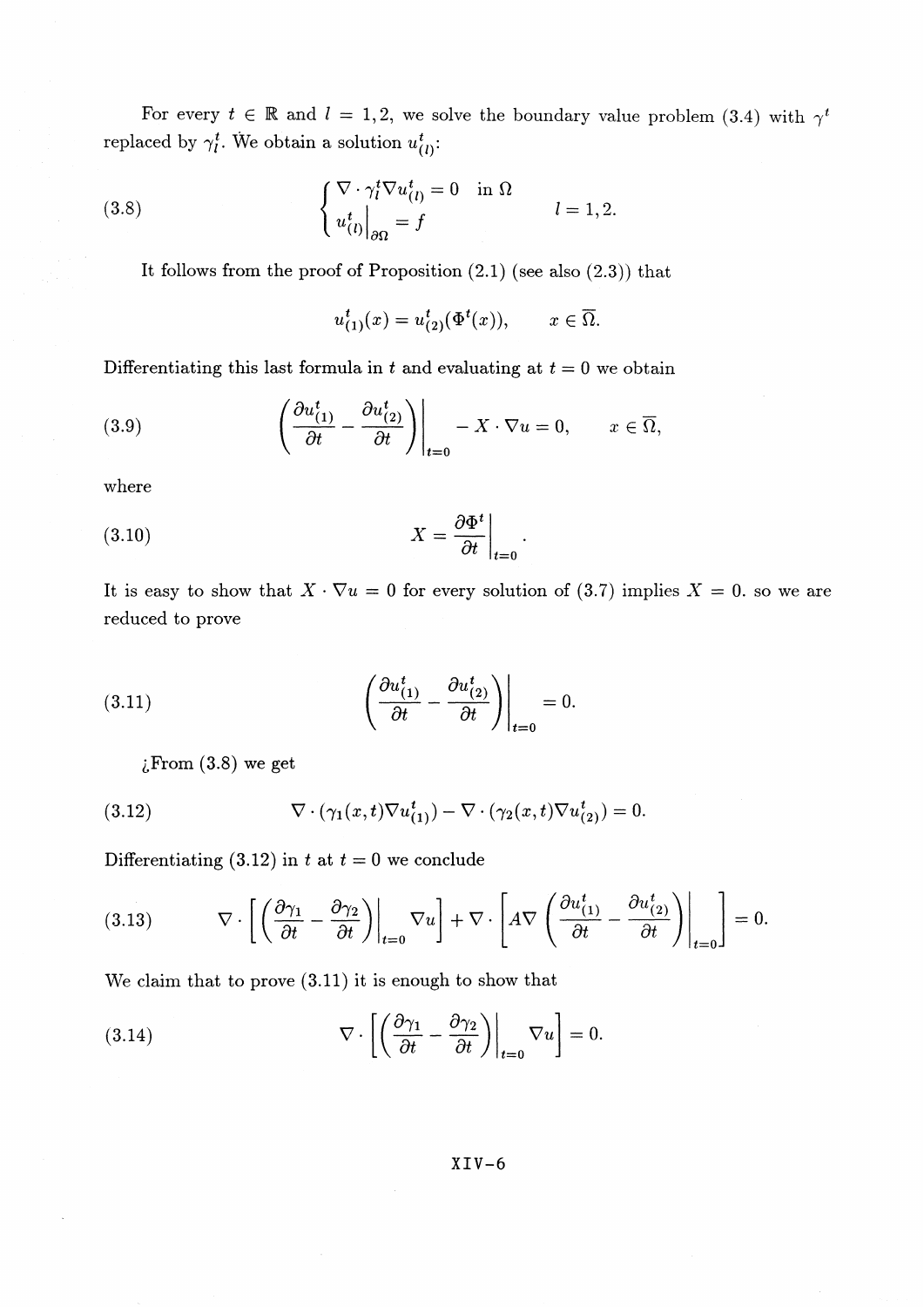This is the case since we get from  $(3.13)$  and  $(3.14)$ 

$$
\nabla \cdot \left[ A \nabla \left( \frac{\partial u_{(1)}^t}{\partial t} - \frac{\partial u_{(2)}^t}{\partial t} \right) \bigg|_{t=0} \right] = 0.
$$

The claim now follows since the operator  $\nabla \cdot A \nabla : H^2(\Omega) \cap H^1(\Omega) \to L^2(\Omega)$  is an isomorphism and

$$
\left.\left(\frac{\partial u^t_{(1)}}{\partial t}-\frac{\partial u^t_{(2)}}{\partial t}\right)\right|_{t=0}\right|_{\partial\Omega}=0.
$$

# 4. Second linearization and products of solutions

In order to show  $(3.14)$  we now study the second derivative of  $(3.1)$ . We introduce, for every  $t \in \mathbb{R}$ , the map  $K_{\gamma,t}: C^{2,\alpha}(\partial\Omega) \to H^{\frac{1}{2}}(\partial\Omega)$  which is defined implicitly as follows (see [Su]): for every pair  $f_1, f_2 \in C^{2,\alpha} \partial \Omega \times C^{2,\alpha} (\partial \Omega)$ ,

(4.1) 
$$
\int_{\partial \Omega} f_1 K_{A,t}(f_2) ds = \int_{\Omega} \nabla u_1 \frac{\partial A}{\partial t} \nabla u_2^2 dx
$$

with  $u_l, l = 1, 2$ , as in (3.8). with f replaced by  $f_l, l = 1, 2$ . We have

**Proposition 4.1.** [Su]. Let  $\gamma(x,t)$  be a positive definite symmetric matrix in  $C^2(\overline{\Omega}\times\mathbb{R})$ , satisfying (1.1). Then for every  $f \in C^{2,\alpha}(\partial\Omega)$  and  $t \in \mathbb{R}$ ,

$$
\lim_{s \to 0} \left\| \frac{1}{s} \left[ \frac{1}{s} \Lambda_A(t + sf) - \Lambda_{A^t}(f) \right] - K_{A,t}(f) \right\|_{H^{\frac{1}{2}}(\partial \Omega)} = 0.
$$

Under the assumptions of Theorems 1.1 and 1.2, using Proposition 4.1 with  $t = 0$ , we obtain

$$
K_{\gamma_{1,0}}(f) = K_{\gamma_{2,0}}(f), \qquad \forall \ f \in C^{3,\alpha}(\partial \Omega).
$$

Thus, by  $(4.1)$  we have

(4.2) 
$$
\int_{\Omega} \nabla u_1 \left. \frac{\partial \gamma_1}{\partial t} \right|_{t=0} \nabla u_2^2 dx = \int_{\Omega} \nabla u_1 \left. \frac{\partial \gamma_2}{\partial t} \right|_{t=0} \nabla u_2^2 dx,
$$

with  $u_1, u_2$  solutions of (3.8) By writing

(4.3) 
$$
B = \left(\frac{\partial \gamma_1}{\partial t} - \frac{\partial \gamma_2}{\partial t}\right)\Big|_{t=1}
$$

and replacing in (4.2)  $u_1$  by u and  $u_2^2$  by  $(u_1 + u_2)^2 - u_1^2 - u_2^2$ , we obtain

(4.4) 
$$
\int_{\Omega} \nabla u \cdot B(x) \nabla (u_1 u_2) dx = 0
$$

with  $u, u_1$  and  $u_2$  solutions of (3.8).

To continue from  $(4.4)$ , we need the following two lemmas.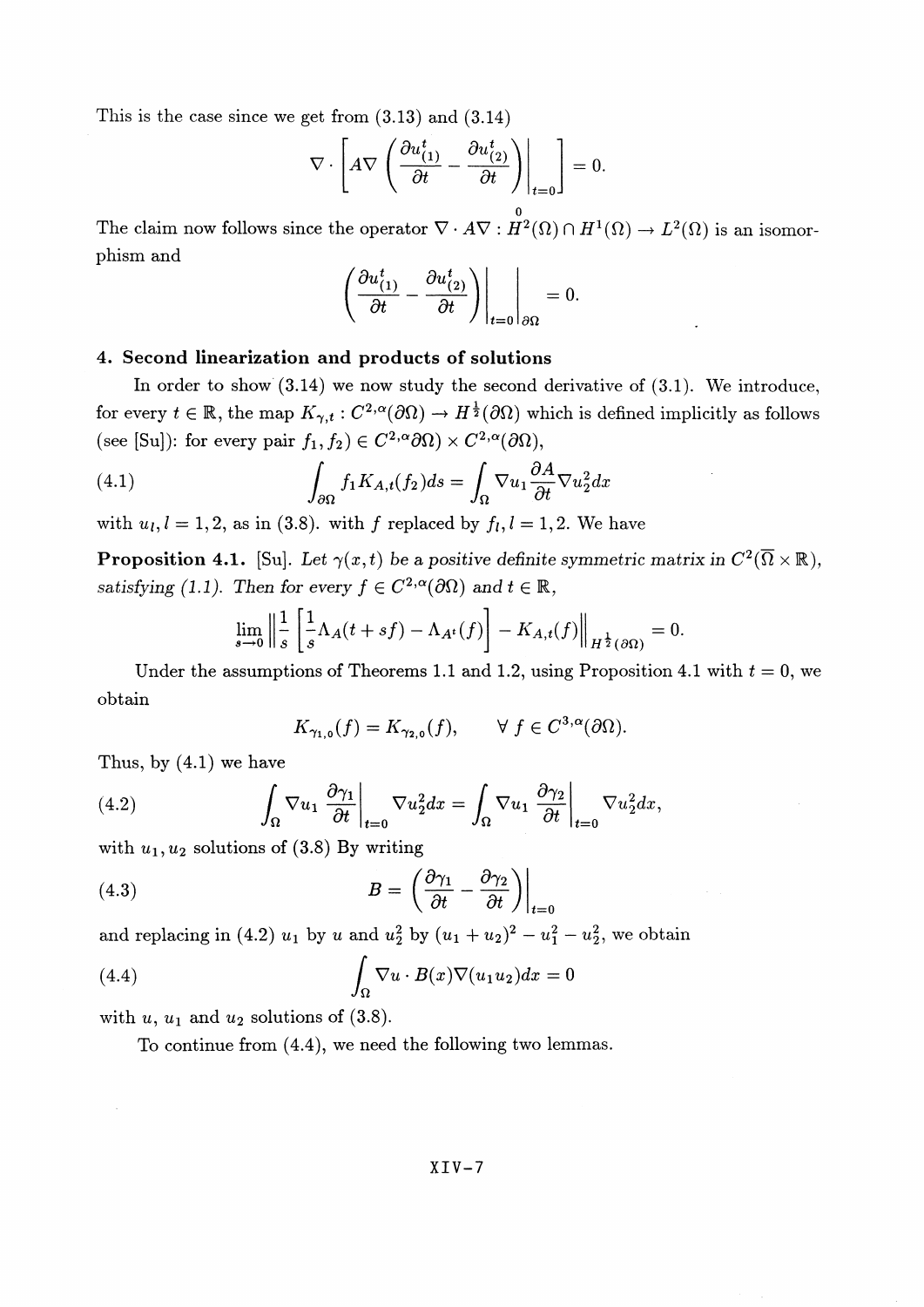**Lemma 4.1.** Let  $h(x) \in C^1(\overline{\Omega})$  be a vector-valued function. If

$$
\int_{\Omega} h(x)\nabla(u_1u_2)dx = 0
$$

*for arbitrary solutions*  $u_1$  and  $u_2$  of (3.8), then  $h(x)$  lies in the tangent space  $T_x(\partial\Omega)$  for *all*  $x \in \partial\Omega$ .

**Lemma 4.2.** Let  $A(x)$  be a positive definite, symmetric matrix in  $C^{2,\alpha}(\overline{\Omega})$ . Define

$$
D_A = \mathrm{Span}_{L^2(\Omega)} \{ uv; u, v \in C^{3,\alpha}(\overline{\Omega}), \nabla \cdot A \nabla u = \nabla \cdot A \nabla v = 0 \}.
$$

Then *the following are valid:*

- *(a)* If  $l \in C^{\omega}(\overline{\Omega})$  and  $l \perp D_A$ , then  $l = 0$  in  $\overline{\Omega}$
- (b) If  $n=2$ , then  $D_A = L^2(\Omega)$ .

Now we finish the proof of (3.14) concluding the proofs of Theorems 1.1 and 1.2.

By Lemma 4.1 we have that  $\nu \cdot B(x)\nabla u \equiv 0$  in  $\partial \Omega$ . Integrating by parts in (4.4) we obtain

(4.5) 
$$
\int_{\Omega} [\nabla \cdot B(x) \nabla u] u_1 u_2 dx = 0.
$$

We now apply Lemma 4.2 to (4.5). If  $n \geq 3$ , we have that  $\gamma_1$  and  $\gamma_2$  are real-analytic on  $\overline{\Omega} \times \mathbb{R}$ . Thus  $B \in C^{\omega}(\overline{\Omega})$ . Since the solutions *u* solves an elliptic equation with a real-analytic coefficient matrix, we have that u is analytic in  $\Omega$ . If u is analytic on  $\overline{\Omega}$ , we can conclude from Lemma 4.2 that

(4.6) 
$$
\nabla \cdot (B(x)\nabla u) = 0, \qquad x \in \overline{\Omega}.
$$

We shall prove that (4.6) holds independent of whether *u* is analytic up to  $\partial\Omega$  or not. This is due to the Runge approximation property of the equation (3.7) [L]. Using the assumptions of Theorem 1.2 we extend A analytically to a slightly larger domain  $\Omega \supset \overline{\Omega}$ . For any solution  $u \in C^{3,\alpha}(\overline{\Omega})$  and an open subset  $\mathcal O$  with  $\overline{\mathcal O} \subset \Omega$ , we can find a sequence of solutions  $\{u_m\} \subset C^{\omega}(\tilde{\Omega})$ , which solves (4.4) on  $\tilde{\Omega}$ , and  $u_m \Big|_{\mathcal{O}_1} \longrightarrow \infty u \Big|_{\mathcal{O}_1}$  in the L<sup>2</sup> sense, where  $\overline{O}_1 \subset \Omega$ ,  $\overline{O} \subset O_1$ . By the local regularity theorem of elliptic equations this convergence is valid in  $H^2(\mathcal{O})$ . Since (4.6) holds with  $u = u_m$ , letting  $m \to \infty$  yields the desired result for *u* on  $\mathcal{O}$ . Thus (4.6) holds. If  $n = 2$ , Lemma 4.2 (b) implies that  $\nabla \cdot (B(x)\nabla u) = 0$  for any solution  $u \in C^{3,\alpha}(\overline{\Omega}).$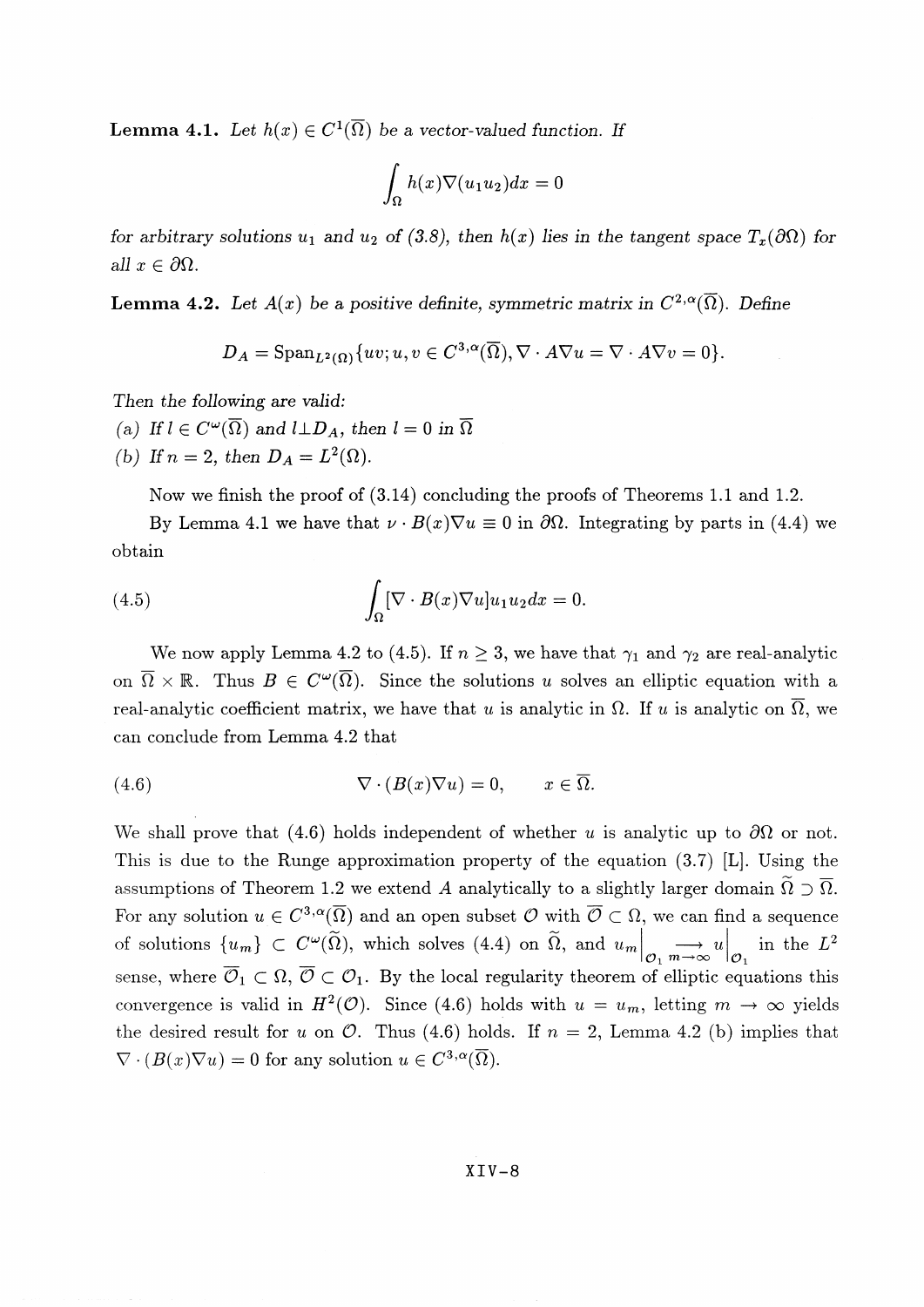The proof of Lemma 4.1 follows an argument of Alessandrini [Al], which relies on the use of solutions with isolated singularities. It turns out that in our case, only solutions with Green's function type singularities are sufficient in the case  $n \geq 3$ , while in case  $n = 2$ , solutions with singularities of higher order must be used. There are additional difficulties since we are dealing with a vector function *h.* We refer the readers to [Su-U I] for details.

The proof of part (a) of Lemma 4.2 follows the proof of Theorem 1.3 in [Al] (which also follows the arguments of [K-V]). Namely, one constructs solutions *u* of (3.7) in a neighborhood of  $\Omega$  with an isolated singularity of arbitrary given order at a point outside of  $\Omega$ . We then plug this solution into the identity

$$
\int_{\Omega} l u^2 dx = 0.
$$

By letting the singularity of u approach to a point x in  $\partial\Omega$ , one can show that any derivative of h must vanish on x and thus by the analyticity of l,  $l \equiv 0$  in  $\overline{\Omega}$ . We leave the details to the reader.

To prove the part (b) of Lemma 4.2, we first reduce the problem to the Schrodinger equation.

Using isothermal coordinates (see [A]), there is a conformal diffeomorphism  $F$ :  $(\overline{\Omega},g) \to (\overline{\Omega}',e)$ , where g is the Riemannian metric determined by the linear coefficient matrix A with  $g_{ij} = A^{-1}_{ij}$ . One checks that F transforms the operator  $\nabla \cdot A \nabla$  (on  $\Omega$ ) to an operator  $\nabla \cdot A' \nabla$  (on  $\Omega'$ ) with A' a scalar matrix function  $\beta(x)I$ . Therefore the proof of the part (b) is reduced to the case where  $A = \beta I$ , with  $\beta(x) \in C^{2,\alpha}(\overline{\Omega})$ . By approximating by smooth solutions, we see that the  $C^{3,\alpha}$  smoothness can be replaced by  $H^2$  smoothness. Thus we have reduced the problem to showing that

$$
D_{\beta} = \mathrm{Span}_{L^2}\{uv; u, v \in H^2(\Omega); \nabla \cdot \beta \nabla u = \nabla \cdot \beta \nabla v = 0\} = L^2(\Omega).
$$

We make one more reduction by transforming the equation  $\nabla \cdot \beta \nabla u = 0$  to the Schrödinger equation

$$
\Delta v - qv = 0
$$

with

(4.7) 
$$
u = \beta^{-\frac{1}{2}}v, q = \frac{\Delta\sqrt{\beta}}{\sqrt{\beta}} \in C^{\alpha}(\overline{\Omega}).
$$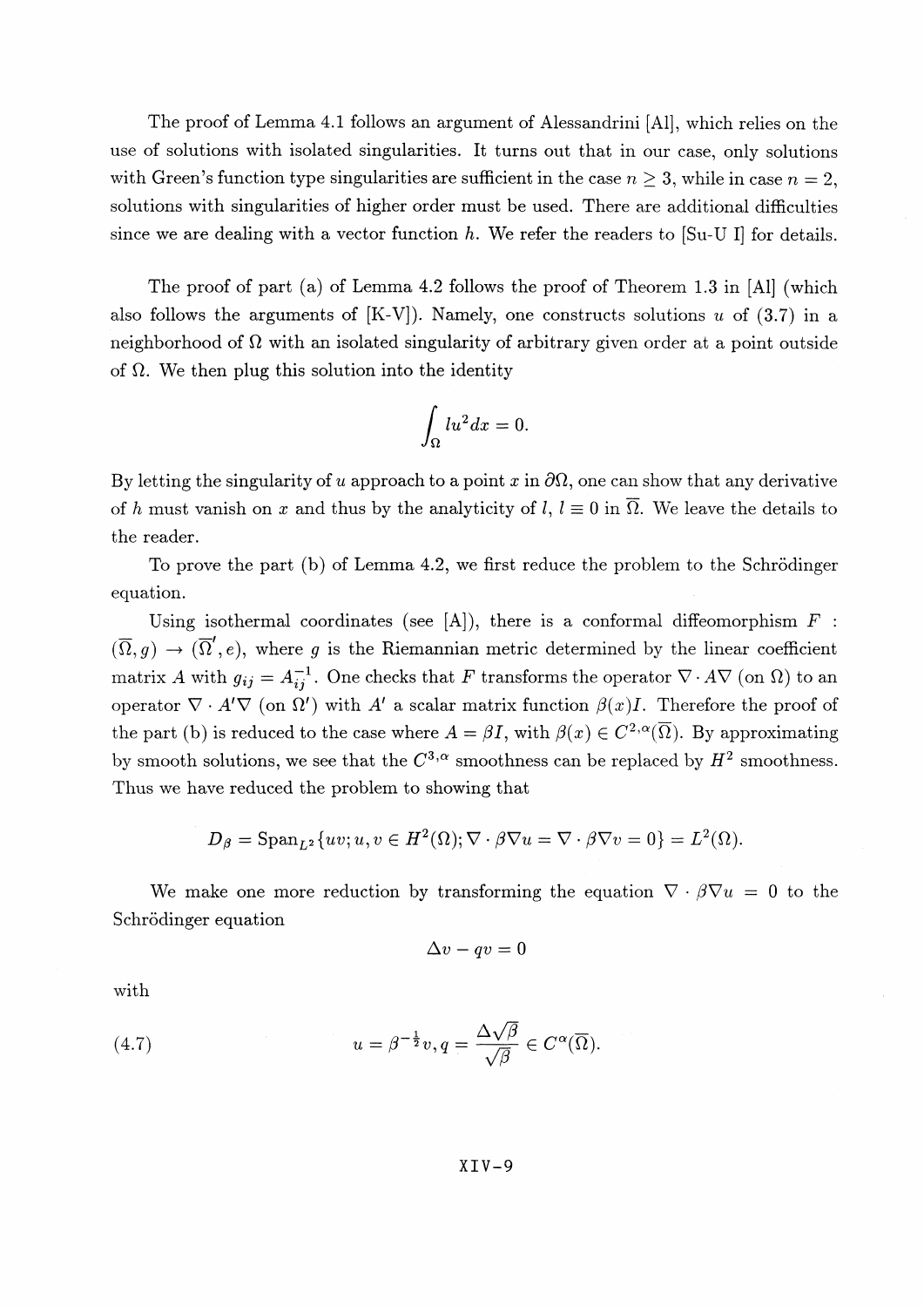This allows us to reduce the proof to showing that

(4.8) 
$$
D_q = \text{Span}_{L^2} \{v_1 v_2; v_i \in H^2(\Omega), \Delta v_i - qv_i = 0, i = 1, 2\} = L^2(\Omega)
$$

for potentials *q* of the form (4.7)

Statement (4.8) was proven by Novikov ([No].) In [Su-U I] it was shown that it is enough to use the Proposition below which is valid for any potential  $q \in L^{\infty}(\Omega)$ . This result uses some of the techniques of [Su -U II,III]

**Proposition 4.2.** Let  $q \in L^{\infty}(\Omega)$ ,  $n = 2$ . Then  $D_q$  has a finite codimension in  $L^2(\Omega)$ .

It is an interesting open question whether  $D_q = L^2(\Omega)$  in the two dimensional case.

#### **References**

- [A] Ahlfors, L., *Quasiconformal Mappings,* Van Nostrand, 1966.
- [Al] Alessandrini, **G.,** Singular solutions of elliptic equations and the determination of conductivity by boundary measurements, *J. Diff. Equations*, *84,* (1990), 252-272.
- [G-T] Gilbarg, D. and Trudinger, N., *Elliptic partial differential equations of second order,* Springer-Verlag, 1982.
- [K-V] Kohn, R. and Vogelius, M., Determining conductivity by boundary measurements, *Comm. Pure Appl. Math,,* **37,** (1984), 643-667.
	- [L] Lax, P., A Stability theorem for solutions of abstract differential equations, and its application to the study of local behavior of solutions of elliptic equations, *Comm. Pure Appl. Math., 9* (1956), 747-766.
- [L-U] Lee, J. and Uhlmann, G., Determining anisotropic real-analytic conductivities by boundary measurements, *Comm. Pure Appl. Math.,* **42,** (1989), 1097-1112.
	- [N] Nachman, A., Global uniqueness for a two-dimensional inverse boundary value problem, to appear *Annals of Math.*
	- [No] Novikov, R.G., *Q-* method with nonzero background potential. Application to inverse scattering for the two-dimensional acoustic equation, preprint.
		- [S] Sylvester, J., An anisotropic inverse boundary value problem, *Comm. Pure Appl. Math., 43,* (1990), 201-232.